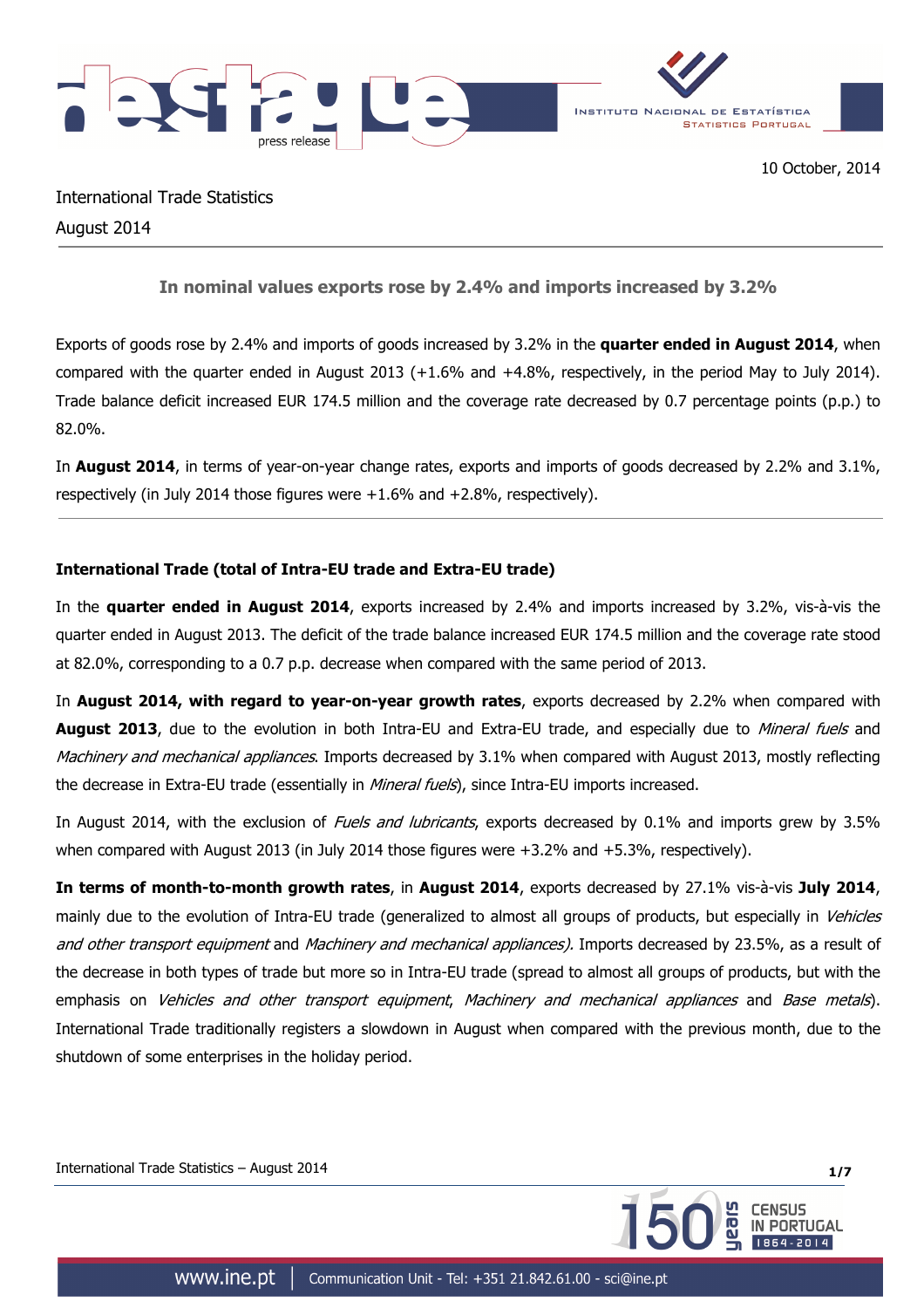

INSTITUTO NACIONAL DE ESTATÍSTICA **STATISTICS PORTUGAL** 

| PRELIMINARY GLOBAL DATA        |                  |                                   |               |  |  |
|--------------------------------|------------------|-----------------------------------|---------------|--|--|
| <b>GLOBAL DATA</b>             | <b>€ Million</b> | <b>GROWTH</b><br><b>RATE</b>      |               |  |  |
|                                |                  | JUN 13 to AUG 13 JUN 14 to AUG 14 | $\frac{0}{0}$ |  |  |
| <b>INTERNATIONAL</b>           |                  |                                   |               |  |  |
| Exports (FOB)                  | 11 623.6         | 11 898.2                          | 2.4           |  |  |
| Imports (CIF)                  | 14 054.4         | 14 503.6                          | 3.2           |  |  |
| <b>Trade Balance</b>           | $-2430.9$        | $-2605.4$                         |               |  |  |
| Coverage rate (%)              | 82.7             | 82.0                              |               |  |  |
| <b>INTRA-EU</b>                |                  |                                   |               |  |  |
| Exports (FOB)                  | 8 1 1 5 . 8      | 8 3 6 6 . 3                       | 3.1           |  |  |
| Imports (CIF)                  | 9 9 8 0.7        | 10 370.7                          | 3.9           |  |  |
| <b>Trade Balance</b>           | $-1864.9$        | $-2004.5$                         |               |  |  |
| Coverage rate (%)<br>EURO ZONE | 81.3             | 80.7                              |               |  |  |
| Exports (FOB)                  | 6 851.5          | 6 984.0                           | 1.9           |  |  |
| Imports (CIF)                  | 9 0 69.7         | 9 410.5                           | 3.8           |  |  |
| <b>Trade Balance</b>           | $-2218.2$        | $-2$ 426.5                        |               |  |  |
| Coverage rate (%)              | 75.5             | 74.2                              |               |  |  |
| <b>EXTRA-EU</b>                |                  |                                   |               |  |  |
| Exports (FOB)                  | 3 507.7          | 3 5 3 1 . 9                       | 0.7           |  |  |
| Imports (CIF)                  | 4 0 7 3 .7       | 4 1 3 2 . 9                       | 1.5           |  |  |
| <b>Trade Balance</b>           | $-565.9$         | $-600.9$                          |               |  |  |
| Coverage rate (%)              | 86.1             | 85.5                              |               |  |  |
| EXCLUDING FUELS AND LUBRICANTS |                  |                                   |               |  |  |
| Exports (FOB)                  | 2 9 28.1         | 2 9 3 4.9                         | 0.2           |  |  |
| Imports (CIF)                  | 1 755.4          | 1 976.8                           | 12.6          |  |  |
| <b>Trade Balance</b>           | 1 172.7          | 958.1                             |               |  |  |
| Coverage rate (%)              | 166.8            | 148.5                             |               |  |  |

### **Intra-EU trade**

In the **quarter ended in August 2014**, Intra-EU exports increased by 3.1% and Intra-UE imports grew by 3.9%, **visà-vis the quarter ended in August 2013**, which corresponded to a 80.7% coverage rate and a deficit of EUR 2 004.5 million.

In **August 2014**, Intra-EU exports decreased by 1.4% **vis-à-vis August 2013**, mainly reflecting the evolution of Mineral fuels (mostly Fuel oils and Gas oils of petroleum or bituminous minerals). Intra-EU imports grew by 2.3%, mostly due to Vehicles and other transport equipment (mostly Passenger motor cars) and Machinery and mechanical appliances.

When compared to the previous month, Intra-EU exports fell 31.1% in **August 2014**, as a result of the general reduction in almost all groups of products, but mostly in Vehicles and other transport equipment (especially Passenger motor cars and Parts and accessories for motor vehicles) and Machinery and mechanical appliances. Intra-EU imports decreased by 24.1%, reflecting the overall evolution of almost all groups of products, especially Vehicles and other transport equipment (mostly Parts and accessories for motor vehicles and Passenger motor cars), Machinery and mechanical appliances and Base metals.

International Trade Statistics – August 2014 **2/7**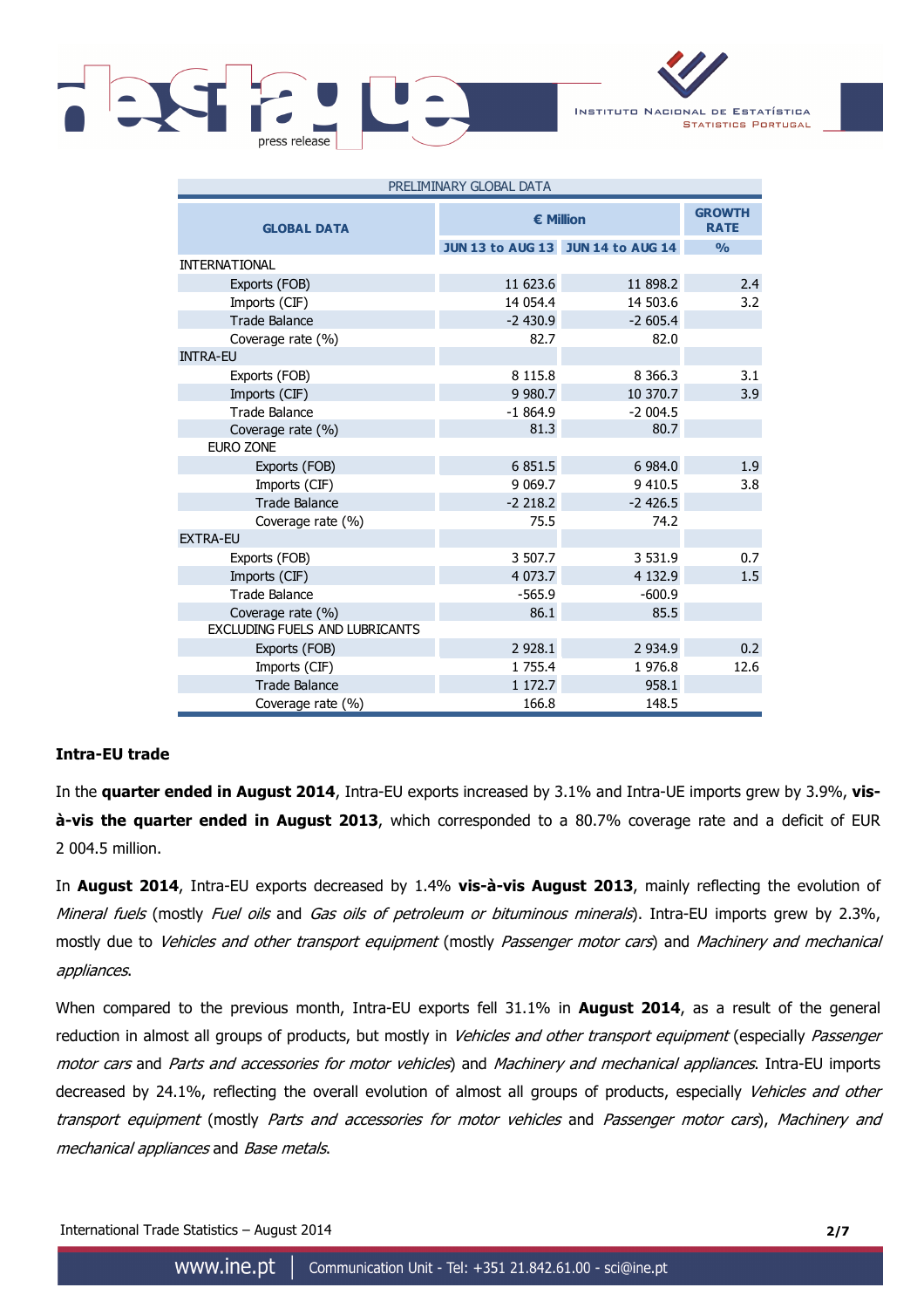



### **Extra-EU trade**

In the **quarter ended in August 2014**, **vis-à-vis the quarter ended in August 2013**, Extra-EU exports increased by 0.7% and imports rose by 1.5%, which corresponded to a deficit of EUR 600.9 million and a coverage rate of 85.5%.

With the exclusion of Fuels and lubricants, Extra-EU exports grew by 0.2% and Extra-EU imports increased by 12.6%, when compared with the quarter ended in August 2013. Trade balance, excluding these types of products, accounted for a EUR 958.1 million surplus, corresponding to a coverage rate of 148.5%.

In **August 2014**, exports to Third Countries decreased by 3.9% **in comparison with August 2013**, mainly reflecting the evolution of Base metals (namely Structures and parts of structures), Machinery and mechanical appliances (particularly Steam or other vapour generating boilers) and Fuels minerals (mainly Motor spirit with a lead content, Gas oils of petroleum or bituminous minerals and Natural gas liquefied). Extra-EU imports decreased by 14.4%, essentially due to the evolution of Mineral fuels (mostly Petroleum oils and oils obtained from bituminous minerals and Natural gas liquefied).

In **August 2014**, Extra-EU exports fell by 17.1% **vis-à-vis July 2014** due to all groups of products, especially in Machinery and mechanical appliances, Vehicles and other transport equipment (mainly Motor vehicles for the transport of  $>= 10$  persons) and Wood and cork (especially Agglomerated cork). Extra-EU imports decreased by 21.8%, essentially due to the evolution of *Mineral fuels* (mostly *Petroleum oils and those obtained from bituminous minerals*).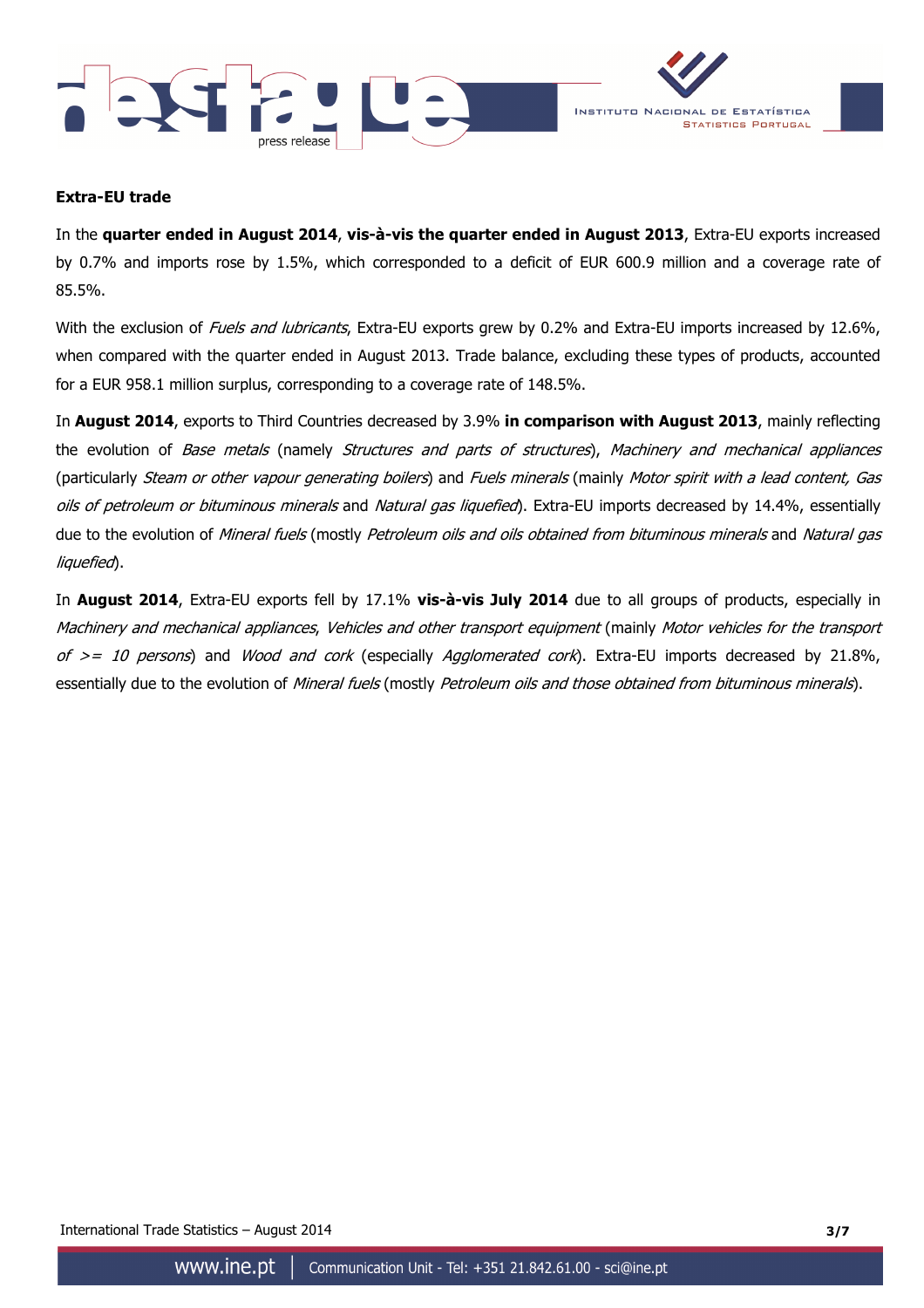



**2013 2014 Year-onyear Month-tomonth 2013 2014 Year-on-**<br> **PEREFECTE: year Month-tomonth 2013 2014 Year-onyear Month-tomonth TOTAL 47 266 31 583 33 235 22 581 14 032 9 001** JANUARY 3 808 3 929 3.2 10.8 2 741 2 876 4.9 18.3 1 067 1 053 -1.3 -5.7 FEBRUARY 3 660 3 827 4.5 -2.6 2 654 2 770 4.4 -3.7 1 007 1 057 5.0 0.3 MARCH 3 982 3 952 -0.8 3.3 2 791 2 846 2.0 2.7 1 191 1 105 -7.2 4.6 APRIL 4 078 3 887 -4.7 -1.6 2 834 2 803 -1.1 -1.5 1 244 1 084 -12.9 -1.9 MAY 4 240 4 090 -3.6 5.2 2 965 2 920 -1.5 4.2 1 275 1 170 -8.2 7.9 JUNE 3 929 4 206 7.0 2.8 2 801 3 013 7.6 3.2 1 128 1 193 5.7 1.9 JULY 4 377 4 449 1.6 5.8 3 100 3 169 2.2 5.2 1 277 1 279 0.2 7.3 AUGUST 3 317 3 243 -2.2 -27.1 2 214 2 183 -1.4 -31.1 1 102 1 060 -3.9 -17.1 SEPTEMBER 3 930 1 150 OCTOBER 4 240 2 959 1 281 NOVEMBER 4 157 2965 2965 1 192 DECEMBER 3 547 2 430 1 116 **INTERNATIONAL INTRA-EU EXTRA-EU € Million GROWTH RATE MONTH % % % € Million GROWTH RATE € Million GROWTH RATE**



International Trade Statistics – August 2014 **4/7**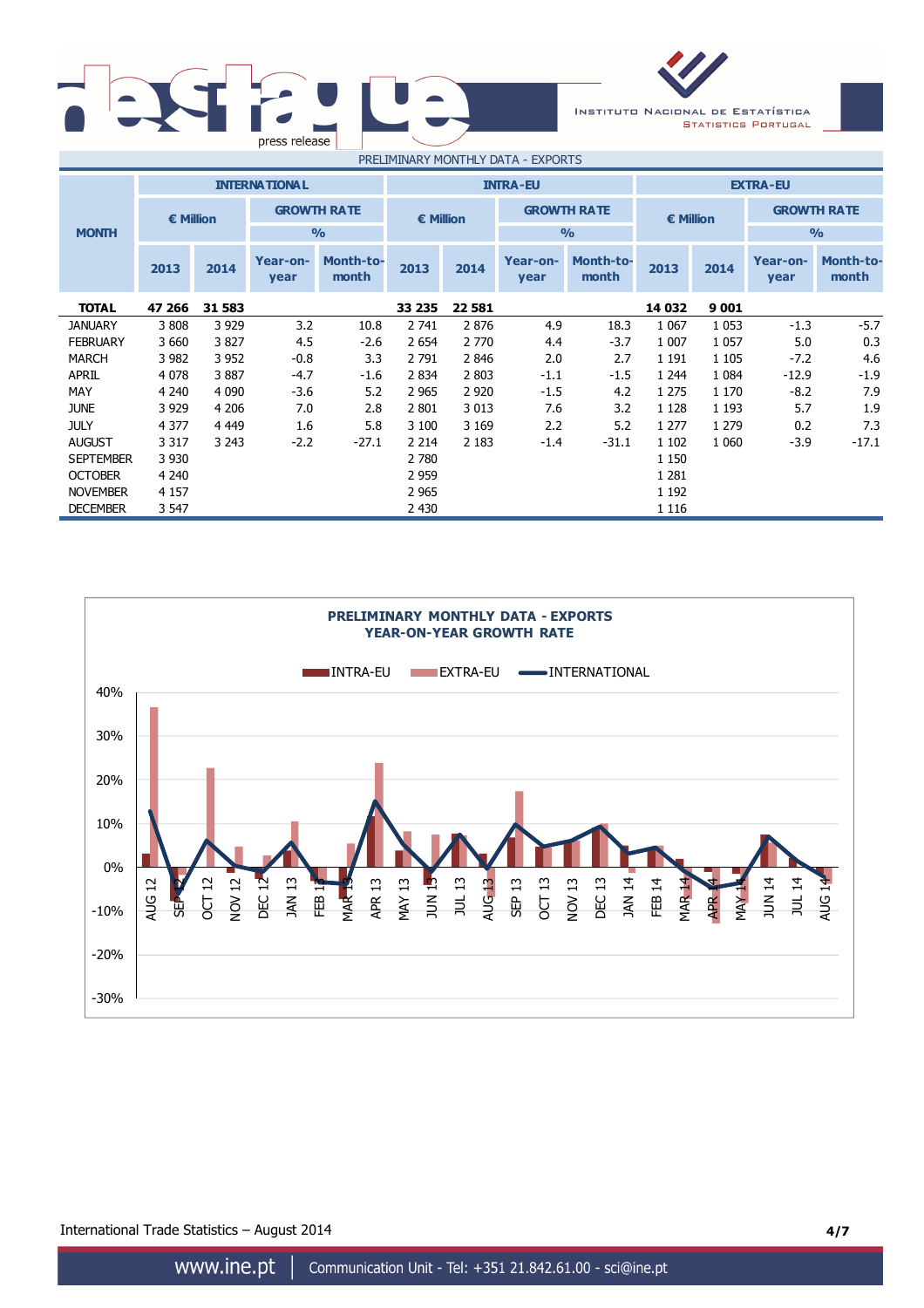

| PRELIMINARY MONTHLY DATA - IMPORTS |           |         |                      |                           |                 |         |                  |                           |                  |         |                  |                           |
|------------------------------------|-----------|---------|----------------------|---------------------------|-----------------|---------|------------------|---------------------------|------------------|---------|------------------|---------------------------|
|                                    |           |         | <b>INTERNATIONAL</b> |                           | <b>INTRA-EU</b> |         |                  | <b>EXTRA-EU</b>           |                  |         |                  |                           |
|                                    | € Million |         |                      | <b>GROWTH RATE</b>        | € Million       |         |                  | <b>GROWTH RATE</b>        | <b>€ Million</b> |         |                  | <b>GROWTH RATE</b>        |
| <b>MONTH</b>                       |           |         |                      | $\frac{0}{0}$             |                 |         |                  | $\frac{0}{0}$             |                  |         | $\frac{0}{0}$    |                           |
|                                    | 2013      | 2014    | Year-on-<br>year     | <b>Month-to-</b><br>month | 2013            | 2014    | Year-on-<br>year | <b>Month-to-</b><br>month | 2013             | 2014    | Year-on-<br>year | <b>Month-to-</b><br>month |
| <b>TOTAL</b>                       | 56 906    | 38 369  |                      |                           | 40 959          | 28 398  |                  |                           | 15 947           | 9971    |                  |                           |
| <b>JANUARY</b>                     | 4 4 6 4   | 4 9 2 0 | 10.2                 | 7.5                       | 3 1 4 0         | 3 4 8 2 | 10.9             | -4.3                      | 1 3 2 4          | 1 4 3 7 | 8.6              | 53.0                      |
| <b>FEBRUARY</b>                    | 4 4 0 5   | 4 6 63  | 5.9                  | $-5.2$                    | 3 0 8 5         | 3 5 4 1 | 14.8             | 1.7                       | 1 3 2 0          | 1 1 2 1 | $-15.1$          | $-22.0$                   |
| <b>MARCH</b>                       | 4 607     | 4755    | 3.2                  | 2.0                       | 3 2 4 0         | 3 7 7 4 | 16.5             | 6.6                       | 1 3 6 7          | 981     | $-28.3$          | $-12.5$                   |
| <b>APRIL</b>                       | 4837      | 4 5 2 4 | $-6.5$               | $-4.8$                    | 3 3 7 2         | 3 5 5 7 | 5.5              | $-5.8$                    | 1 4 6 4          | 968     | $-33.9$          | $-1.3$                    |
| MAY                                | 4885      | 5 0 0 4 | 2.4                  | 10.6                      | 3 4 8 0         | 3673    | 5.6              | 3.3                       | 1 4 0 5          | 1 3 3 1 | $-5.3$           | 37.5                      |
| <b>JUNE</b>                        | 4 600     | 5 0 3 3 | 9.4                  | 0.6                       | 3 3 6 5         | 3 5 7 5 | 6.2              | $-2.7$                    | 1 2 3 5          | 1 4 5 9 | 18.1             | 9.6                       |
| <b>JULY</b>                        | 5 2 1 8   | 5 3 6 5 | 2.8                  | 6.6                       | 3750            | 3 8 6 4 | 3.1              | 8.1                       | 1 4 6 8          | 1 501   | 2.2              | 2.9                       |
| <b>AUGUST</b>                      | 4 2 3 7   | 4 1 0 5 | $-3.1$               | $-23.5$                   | 2866            | 2 9 3 2 | 2.3              | $-24.1$                   | 1 3 7 1          | 1 1 7 3 | $-14.4$          | $-21.8$                   |
| <b>SEPTEMBER</b>                   | 4876      |         |                      |                           | 3 4 8 3         |         |                  |                           | 1 3 9 4          |         |                  |                           |
| <b>OCTOBER</b>                     | 5 3 9 9   |         |                      |                           | 3 8 7 4         |         |                  |                           | 1 5 2 5          |         |                  |                           |
| <b>NOVEMBER</b>                    | 4 8 0 1   |         |                      |                           | 3 6 6 6         |         |                  |                           | 1 1 3 5          |         |                  |                           |
| <b>DECEMBER</b>                    | 4578      |         |                      |                           | 3 6 3 9         |         |                  |                           | 940              |         |                  |                           |



International Trade Statistics – August 2014 **5/7**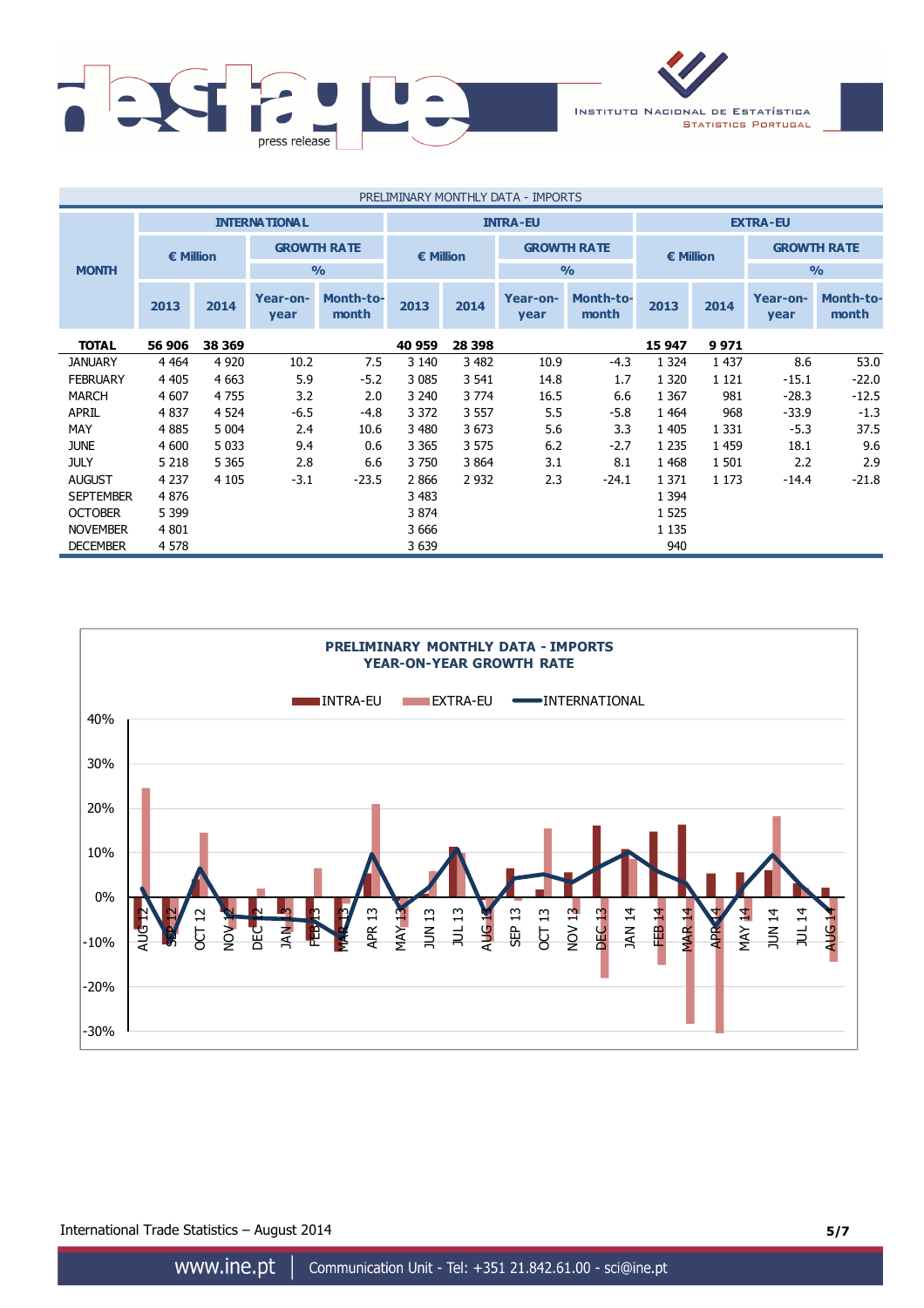



### **Broad Economic Categories**

In the **quarter ended in August 2014, in comparison with the quarter ended in August 2013**, when considering **exports**, the emphasis went to the increase in Consumer goods (+8.9%), while Fuels and lubricants, recorded the highest reduction (-2.9%).

In the same period, as far as **imports** are concerned, the emphasis went to the increases in Transport equipment, parts and accessories (+25.2%) mostly due to the evolution of Other transport equipment and Passenger motor cars. Imports of products from categories Fuels and lubricants and Food and beverages presented decreases (-5.4% and -5.1% respectively).

| PRELIMINARY GLOBAL DATA                               |                      |                                             |                              |                |                                             |                              |
|-------------------------------------------------------|----------------------|---------------------------------------------|------------------------------|----------------|---------------------------------------------|------------------------------|
|                                                       | <b>INTERNATIONAL</b> |                                             |                              |                |                                             |                              |
|                                                       |                      | <b>EXPORTS</b>                              |                              | <b>IMPORTS</b> |                                             |                              |
| <b>BROAD ECONOMIC CATEGORIES</b>                      | € Million            |                                             | <b>GROWTH</b><br><b>RATE</b> |                | € Million                                   | <b>GROWTH</b><br><b>RATE</b> |
|                                                       | <b>AUG 13</b>        | <b>JUN 13 to JUN 14 to</b><br><b>AUG 14</b> | $\frac{9}{6}$                | <b>AUG 13</b>  | <b>JUN 13 to JUN 14 to</b><br><b>AUG 14</b> | $\frac{0}{0}$                |
|                                                       |                      |                                             |                              |                |                                             |                              |
| <b>FOOD AND BEVERAGES</b><br>PRIMARY                  | 1 1 4 0<br>281       | 1 1 7 7                                     | 3.3                          | 2 0 5 7        | 1951                                        | $-5.1$                       |
| <b>PROCESSED</b>                                      | 858                  | 303<br>873                                  | 7.8<br>1.8                   | 845<br>1 2 1 2 | 813<br>1 1 3 8                              | $-3.7$<br>$-6.1$             |
|                                                       |                      |                                             |                              |                |                                             |                              |
| INDUSTRIAL SUPPLIES NOT ELSEWHERE SPECIFIED           | 3880                 | 3878                                        | 0.0                          | 3815           | 3 9 5 0                                     | 3.5                          |
| PRIMARY                                               | 319                  | 331                                         | 3.8                          | 434            | 413                                         | $-4.8$                       |
| <b>PROCESSED</b>                                      | 3 5 6 1              | 3 5 4 8                                     | $-0.4$                       | 3 3 8 1        | 3 5 3 7                                     | 4.6                          |
| <b>FUELS AND LUBRICANTS</b>                           | 1 2 2 8              | 1 1 9 3                                     | $-2.9$                       | 2 9 6 5        | 2 8 0 5                                     | $-5.4$                       |
| PRIMARY                                               | $\mathbf{1}$         | $\mathbf{0}$                                | $-61.4$                      | 2 1 2 6        | 2 0 4 2                                     | $-3.9$                       |
| <b>PROCESSED</b>                                      | 1 2 2 7              | 1 1 9 3                                     | $-2.8$                       | 839            | 763                                         | $-9.1$                       |
| CAPITAL GOODS, AND PARTS AND ACCESSORIES THEREOF (1)  | 1 4 6 6              | 1 4 8 6                                     | 1.4                          | 1863           | 1 986                                       | 6.6                          |
| CAPITAL GOODS (EXCEPT TRANSPORT EQUIPMENT)            | 847                  | 916                                         | 8.2                          | 1 1 0 7        | 1 2 0 6                                     | 9.0                          |
| PARTS AND ACCESSORIES                                 | 619                  | 570                                         | $-7.9$                       | 756            | 779                                         | 3.0                          |
| TRANSPORT EOUIPMENT AND PARTS AND ACCESSORIES THEREOF | 1 5 9 7              | 1 647                                       | 3.1                          | 1 3 9 4        | 1 744                                       | 25.2                         |
| PASSENGER MOTOR CARS                                  | 391                  | 459                                         | 17.3                         | 437            | 591                                         | 35.3                         |
| <b>OTHER</b>                                          | 273                  | 258                                         | $-5.4$                       | 143            | 325                                         | 127.4                        |
| PARTS AND ACCESSORIES                                 | 933                  | 930                                         | $-0.4$                       | 814            | 829                                         | 1.8                          |
| CONSUMER GOODS NOT ELSEWHERE SPECIFIED                | 2 3 0 6              | 2 5 1 0                                     | 8.9                          | 1958           | 2 0 6 4                                     | 5.4                          |
| <b>DURABLE</b>                                        | 270                  | 291                                         | 7.5                          | 306            | 315                                         | 3.1                          |
| <b>SEMI-DURABLE</b>                                   | 1 3 6 4              | 1 473                                       | 8.0                          | 777            | 819                                         | 5.4                          |
| <b>NON-DURABLE</b>                                    | 672                  | 747                                         | 11.1                         | 876            | 931                                         | 6.2                          |
| <b>GOODS NOT ELSEWHERE SPECIFIED</b>                  | $\overline{7}$       | $\overline{7}$                              | $-0.6$                       | 2              | $\overline{2}$                              | $-9.4$                       |
| (1) - EXCEPT TRANSPORT EQUIPMENT                      |                      |                                             |                              |                |                                             |                              |